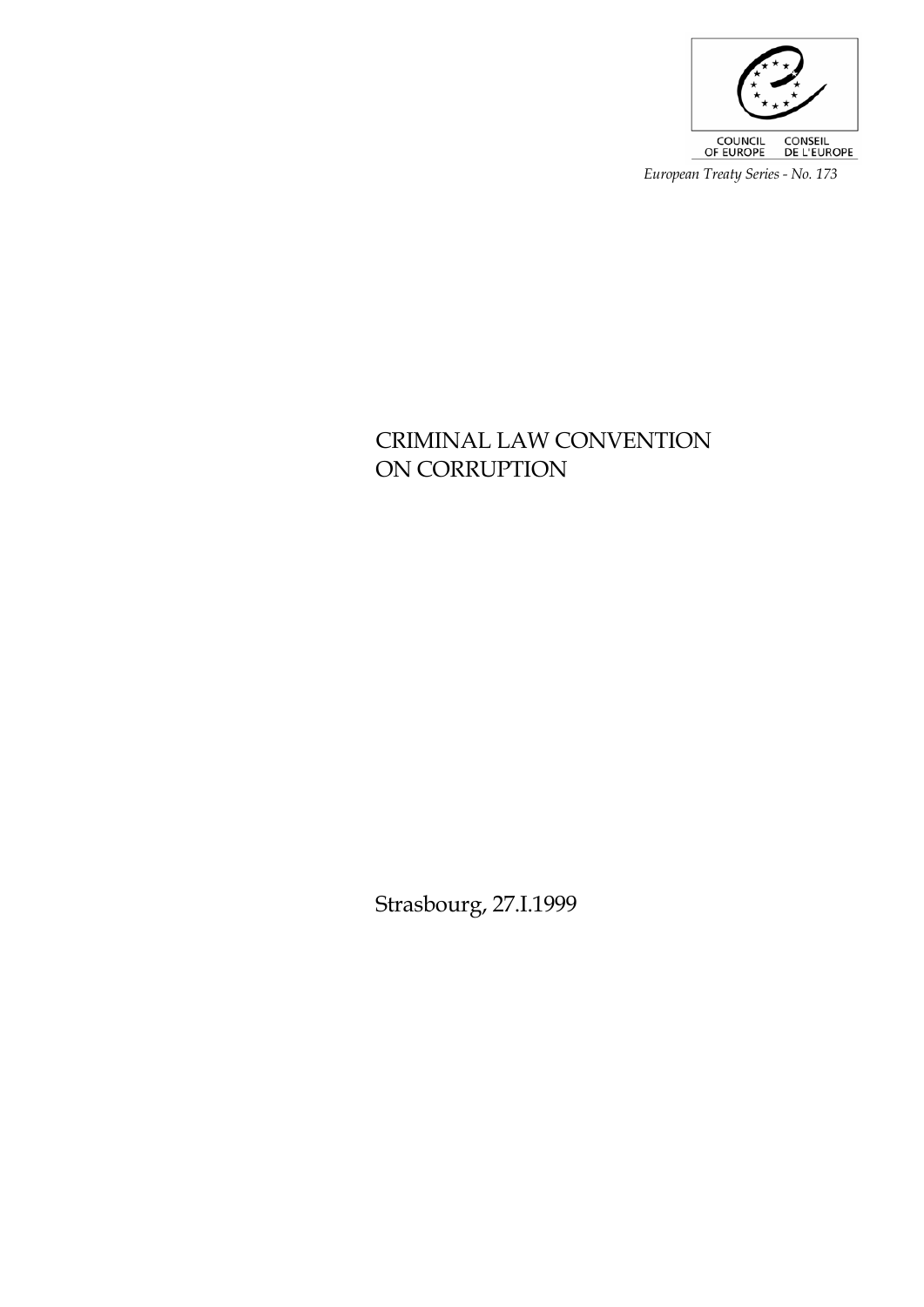# **Preamble**

The member States of the Council of Europe and the other States signatory hereto,

 Considering that the aim of the Council of Europe is to achieve a greater unity between its members;

 Recognising the value of fostering co-operation with the other States signatories to this Convention;

 Convinced of the need to pursue, as a matter of priority, a common criminal policy aimed at the protection of society against corruption, including the adoption of appropriate legislation and preventive measures;

 Emphasising that corruption threatens the rule of law, democracy and human rights, undermines good governance, fairness and social justice, distorts competition, hinders economic development and endangers the stability of democratic institutions and the moral foundations of society;

 Believing that an effective fight against corruption requires increased, rapid and wellfunctioning international co-operation in criminal matters;

 Welcoming recent developments which further advance international understanding and co-operation in combating corruption, including actions of the United Nations, the World Bank, the International Monetary Fund, the World Trade Organisation, the Organisation of American States, the OECD and the European Union;

 Having regard to the Programme of Action against Corruption adopted by the Committee of Ministers of the Council of Europe in November 1996 following the recommendations of the 19th Conference of European Ministers of Justice (Valletta, 1994);

 Recalling in this respect the importance of the participation of non-member States in the Council of Europe's activities against corruption and welcoming their valuable contribution to the implementation of the Programme of Action against Corruption;

 Further recalling that Resolution No. 1 adopted by the European Ministers of Justice at their 21st Conference (Prague, 1997) recommended the speedy implementation of the Programme of Action against Corruption, and called, in particular, for the early adoption of a criminal law convention providing for the co-ordinated incrimination of corruption offences, enhanced co-operation for the prosecution of such offences as well as an effective follow-up mechanism open to member States and non-member States on an equal footing;

 Bearing in mind that the Heads of State and Government of the Council of Europe decided, on the occasion of their Second Summit held in Strasbourg on 10 and 11 October 1997, to seek common responses to the challenges posed by the growth in corruption and adopted an Action Plan which, in order to promote co-operation in the fight against corruption, including its links with organised crime and money laundering, instructed the Committee of Ministers, *inter alia*, to secure the rapid completion of international legal instruments pursuant to the Programme of Action against Corruption;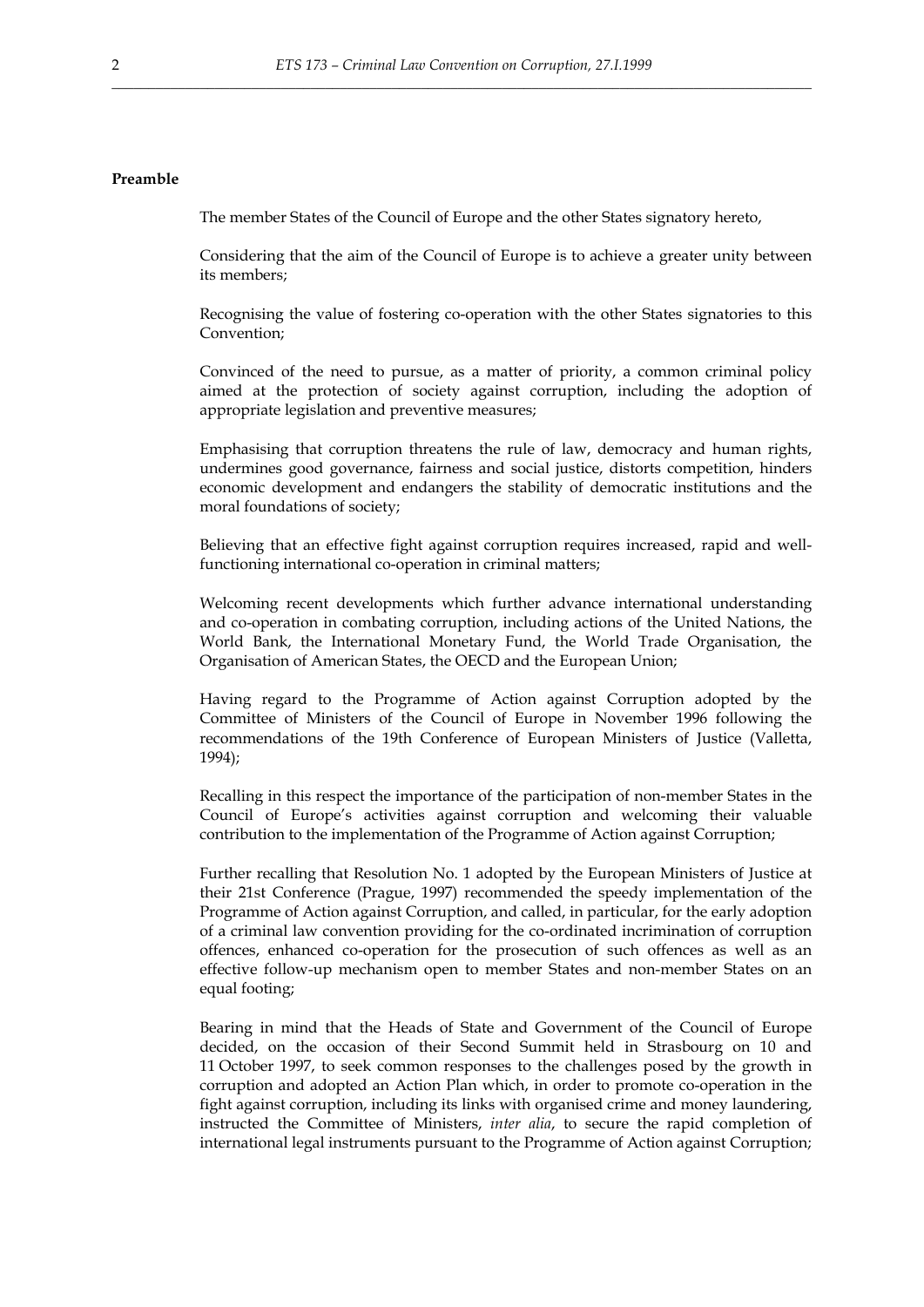Considering moreover that Resolution (97) 24 on the 20 Guiding Principles for the Fight against Corruption, adopted on 6 November 1997 by the Committee of Ministers at its 101<sup>st</sup> Session, stresses the need rapidly to complete the elaboration of international legal instruments pursuant to the Programme of Action against Corruption;

In view of the adoption by the Committee of Ministers, at its  $102<sup>nd</sup>$  Session on 4 May 1998, of Resolution (98) 7 authorising the partial and enlarged agreement establishing the "Group of States against Corruption – GRECO", which aims at improving the capacity of its members to fight corruption by following up compliance with their undertakings in this field,

Have agreed as follows:

## **Chapter I – Use of terms**

# **Article 1 – Use of terms**

For the purposes of this Convention:

- a "public official" shall be understood by reference to the definition of "official", "public officer", "mayor", "minister" or "judge" in the national law of the State in which the person in question performs that function and as applied in its criminal law;
- b the term "judge" referred to in sub-paragraph a above shall include prosecutors and holders of judicial offices;
- c in the case of proceedings involving a public official of another State, the prosecuting State may apply the definition of public official only insofar as that definition is compatible with its national law;
- d "legal person" shall mean any entity having such status under the applicable national law, except for States or other public bodies in the exercise of State authority and for public international organisations.

# **Chapter II – Measures to be taken at national level**

## **Article 2 – Active bribery of domestic public officials**

 Each Party shall adopt such legislative and other measures as may be necessary to establish as criminal offences under its domestic law, when committed intentionally, the promising, offering or giving by any person, directly or indirectly, of any undue advantage to any of its public officials, for himself or herself or for anyone else, for him or her to act or refrain from acting in the exercise of his or her functions.

# **Article 3 – Passive bribery of domestic public officials**

 Each Party shall adopt such legislative and other measures as may be necessary to establish as criminal offences under its domestic law, when committed intentionally, the request or receipt by any of its public officials, directly or indirectly, of any undue advantage, for himself or herself or for anyone else, or the acceptance of an offer or a promise of such an advantage, to act or refrain from acting in the exercise of his or her functions.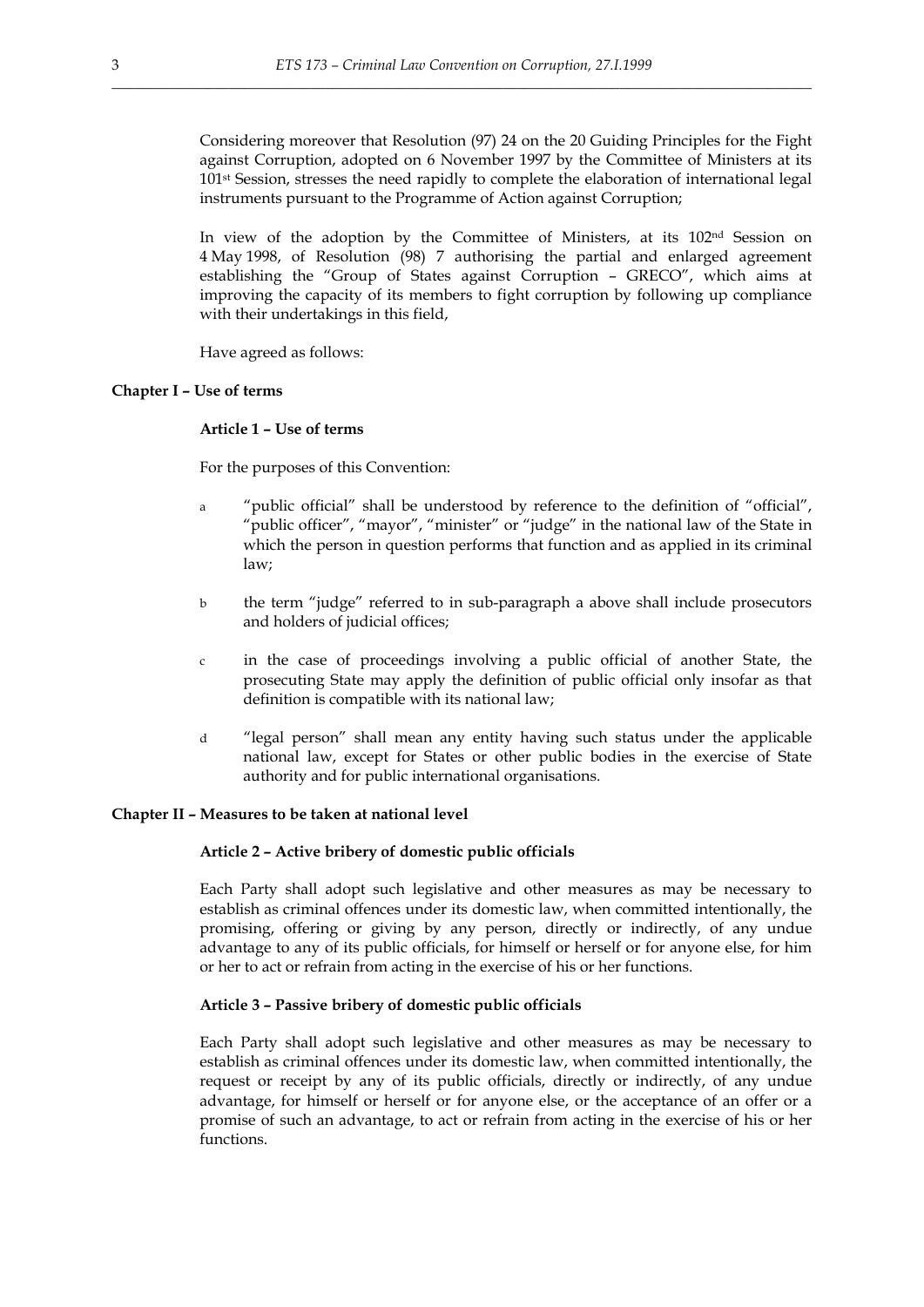## **Article 4 – Bribery of members of domestic public assemblies**

 Each Party shall adopt such legislative and other measures as may be necessary to establish as criminal offences under its domestic law the conduct referred to in Articles 2 and 3, when involving any person who is a member of any domestic public assembly exercising legislative or administrative powers.

## **Article 5 – Bribery of foreign public officials**

 Each Party shall adopt such legislative and other measures as may be necessary to establish as criminal offences under its domestic law the conduct referred to in Articles 2 and 3, when involving a public official of any other State.

## **Article 6 – Bribery of members of foreign public assemblies**

 Each Party shall adopt such legislative and other measures as may be necessary to establish as criminal offences under its domestic law the conduct referred to in Articles 2 and 3, when involving any person who is a member of any public assembly exercising legislative or administrative powers in any other State.

# **Article 7 – Active bribery in the private sector**

 Each Party shall adopt such legislative and other measures as may be necessary to establish as criminal offences under its domestic law, when committed intentionally in the course of business activity, the promising, offering or giving, directly or indirectly, of any undue advantage to any persons who direct or work for, in any capacity, private sector entities, for themselves or for anyone else, for them to act, or refrain from acting, in breach of their duties.

#### **Article 8 – Passive bribery in the private sector**

 Each Party shall adopt such legislative and other measures as may be necessary to establish as criminal offences under its domestic law, when committed intentionally, in the course of business activity, the request or receipt, directly or indirectly, by any persons who direct or work for, in any capacity, private sector entities, of any undue advantage or the promise thereof for themselves or for anyone else, or the acceptance of an offer or a promise of such an advantage, to act or refrain from acting in breach of their duties.

#### **Article 9 – Bribery of officials of international organisations**

 Each Party shall adopt such legislative and other measures as may be necessary to establish as criminal offences under its domestic law the conduct referred to in Articles 2 and 3, when involving any official or other contracted employee, within the meaning of the staff regulations, of any public international or supranational organisation or body of which the Party is a member, and any person, whether seconded or not, carrying out functions corresponding to those performed by such officials or agents.

## **Article 10 – Bribery of members of international parliamentary assemblies**

 Each Party shall adopt such legislative and other measures as may be necessary to establish as criminal offences under its domestic law the conduct referred to in Article 4 when involving any members of parliamentary assemblies of international or supranational organisations of which the Party is a member.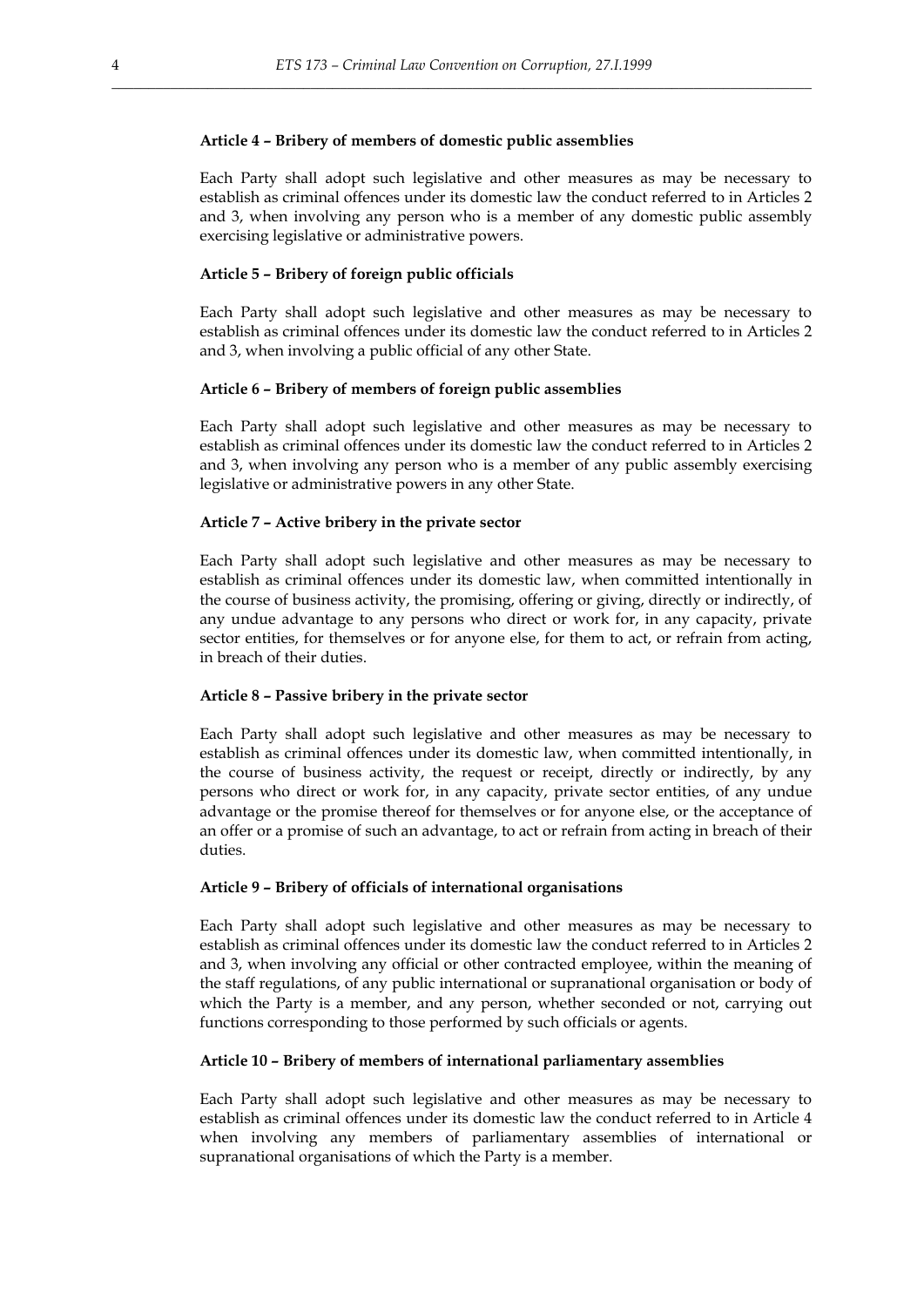## **Article 11 – Bribery of judges and officials of international courts**

 Each Party shall adopt such legislative and other measures as may be necessary to establish as criminal offences under its domestic law the conduct referred to in Articles 2 and 3 involving any holders of judicial office or officials of any international court whose jurisdiction is accepted by the Party.

# **Article 12 – Trading in influence**

 Each Party shall adopt such legislative and other measures as may be necessary to establish as criminal offences under its domestic law, when committed intentionally, the promising, giving or offering, directly or indirectly, of any undue advantage to anyone who asserts or confirms that he or she is able to exert an improper influence over the decision-making of any person referred to in Articles 2, 4 to 6 and 9 to 11 in consideration thereof, whether the undue advantage is for himself or herself or for anyone else, as well as the request, receipt or the acceptance of the offer or the promise of such an advantage, in consideration of that influence, whether or not the influence is exerted or whether or not the supposed influence leads to the intended result.

### **Article 13 – Money laundering of proceeds from corruption offences**

 Each Party shall adopt such legislative and other measures as may be necessary to establish as criminal offences under its domestic law the conduct referred to in the Council of Europe Convention on Laundering, Search, Seizure and Confiscation of the Products from Crime (ETS No. 141), Article 6, paragraphs 1 and 2, under the conditions referred to therein, when the predicate offence consists of any of the criminal offences established in accordance with Articles 2 to 12 of this Convention, to the extent that the Party has not made a reservation or a declaration with respect to these offences or does not consider such offences as serious ones for the purpose of their money laundering legislation.

# **Article 14 – Account offences**

 Each Party shall adopt such legislative and other measures as may be necessary to establish as offences liable to criminal or other sanctions under its domestic law the following acts or omissions, when committed intentionally, in order to commit, conceal or disguise the offences referred to in Articles 2 to 12, to the extent the Party has not made a reservation or a declaration:

- a creating or using an invoice or any other accounting document or record containing false or incomplete information;
- b unlawfully omitting to make a record of a payment.

# **Article 15 – Participatory acts**

 Each Party shall adopt such legislative and other measures as may be necessary to establish as criminal offences under its domestic law aiding or abetting the commission of any of the criminal offences established in accordance with this Convention.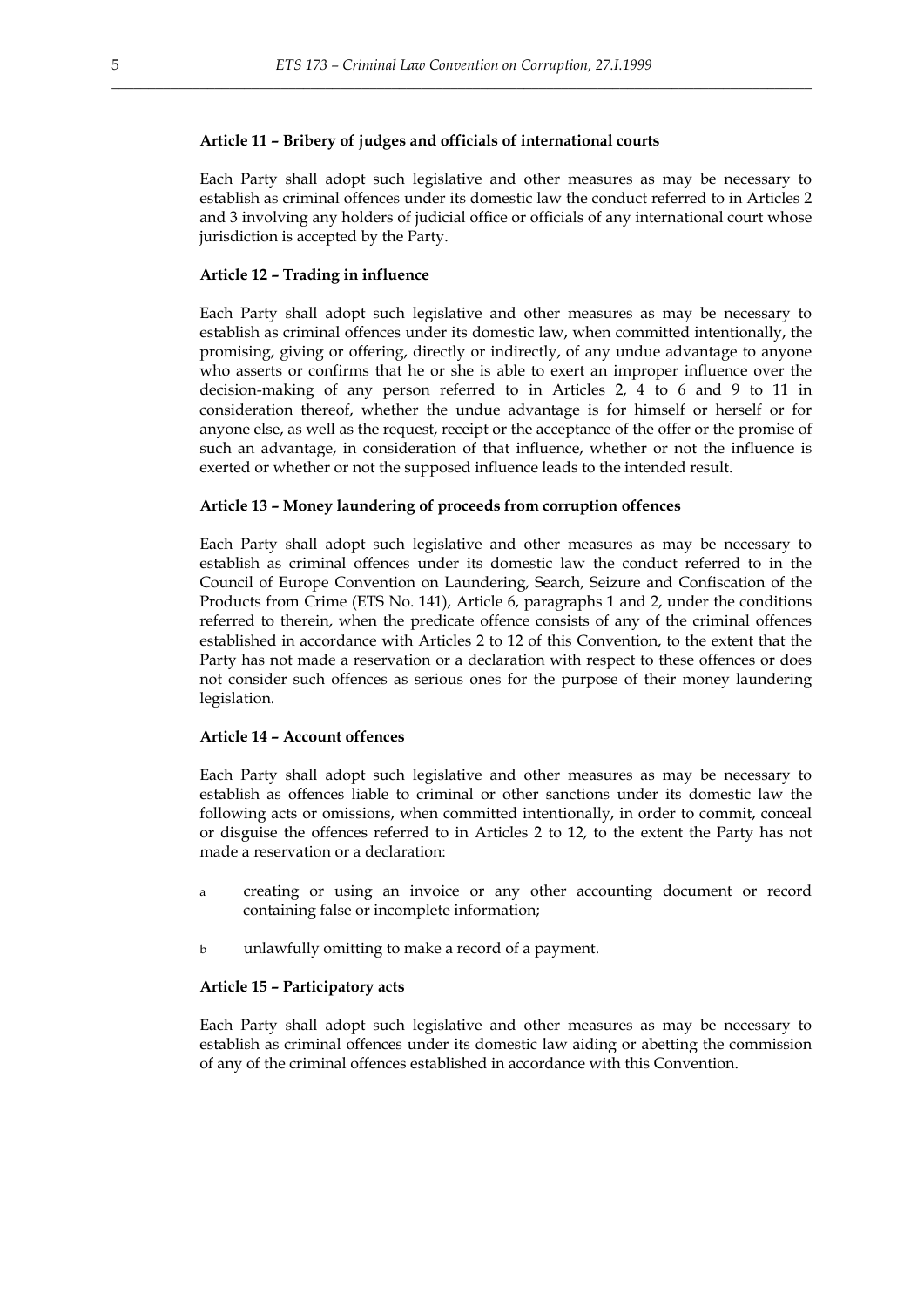# **Article 16 – Immunity**

 The provisions of this Convention shall be without prejudice to the provisions of any Treaty, Protocol or Statute, as well as their implementing texts, as regards the withdrawal of immunity.

# **Article 17 – Jurisdiction**

- 1 Each Party shall adopt such legislative and other measures as may be necessary to establish jurisdiction over a criminal offence established in accordance with Articles 2 to 14 of this Convention where:
	- a the offence is committed in whole or in part in its territory;
	- b the offender is one of its nationals, one of its public officials, or a member of one of its domestic public assemblies;
	- c the offence involves one of its public officials or members of its domestic public assemblies or any person referred to in Articles 9 to 11 who is at the same time one of its nationals.
- 2 Each State may, at the time of signature or when depositing its instrument of ratification, acceptance, approval or accession, by a declaration addressed to the Secretary General of the Council of Europe, declare that it reserves the right not to apply or to apply only in specific cases or conditions the jurisdiction rules laid down in paragraphs 1 b and c of this article or any part thereof.
- 3 If a Party has made use of the reservation possibility provided for in paragraph 2 of this article, it shall adopt such measures as may be necessary to establish jurisdiction over a criminal offence established in accordance with this Convention, in cases where an alleged offender is present in its territory and it does not extradite him to another Party, solely on the basis of his nationality, after a request for extradition.
- 4 This Convention does not exclude any criminal jurisdiction exercised by a Party in accordance with national law.

# **Article 18 – Corporate liability**

- 1 Each Party shall adopt such legislative and other measures as may be necessary to ensure that legal persons can be held liable for the criminal offences of active bribery, trading in influence and money laundering established in accordance with this Convention, committed for their benefit by any natural person, acting either individually or as part of an organ of the legal person, who has a leading position within the legal person, based on:
	- a power of representation of the legal person; or
	- an authority to take decisions on behalf of the legal person; or
	- an authority to exercise control within the legal person;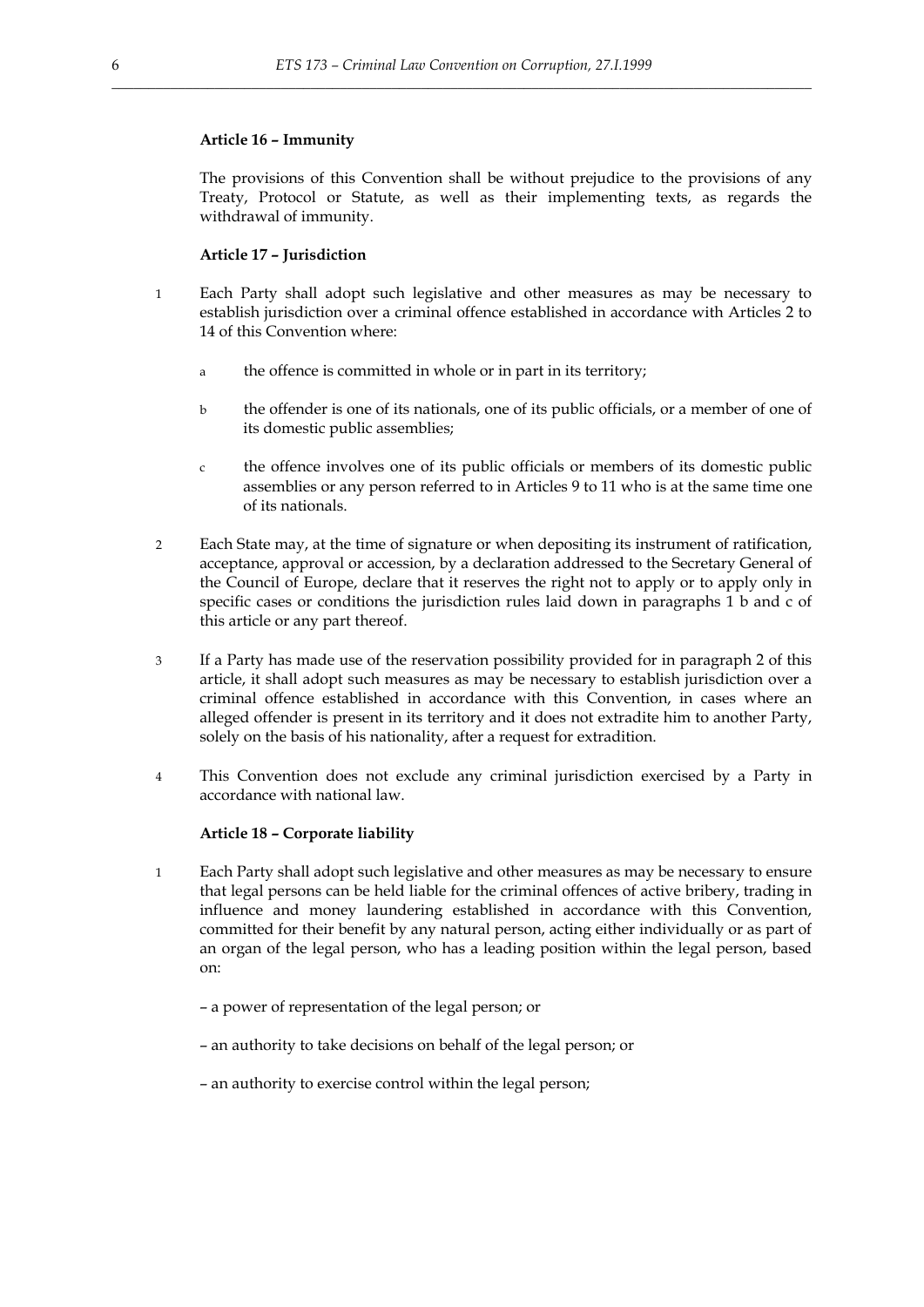as well as for involvement of such a natural person as accessory or instigator in the above-mentioned offences.

- 2 Apart from the cases already provided for in paragraph 1, each Party shall take the necessary measures to ensure that a legal person can be held liable where the lack of supervision or control by a natural person referred to in paragraph 1 has made possible the commission of the criminal offences mentioned in paragraph 1 for the benefit of that legal person by a natural person under its authority.
- 3 Liability of a legal person under paragraphs 1 and 2 shall not exclude criminal proceedings against natural persons who are perpetrators, instigators of, or accessories to, the criminal offences mentioned in paragraph 1.

# **Article 19 – Sanctions and measures**

- 1 Having regard to the serious nature of the criminal offences established in accordance with this Convention, each Party shall provide, in respect of those criminal offences established in accordance with Articles 2 to 14, effective, proportionate and dissuasive sanctions and measures, including, when committed by natural persons, penalties involving deprivation of liberty which can give rise to extradition.
- 2 Each Party shall ensure that legal persons held liable in accordance with Article 18, paragraphs 1 and 2, shall be subject to effective, proportionate and dissuasive criminal or non-criminal sanctions, including monetary sanctions.
- 3 Each Party shall adopt such legislative and other measures as may be necessary to enable it to confiscate or otherwise deprive the instrumentalities and proceeds of criminal offences established in accordance with this Convention, or property the value of which corresponds to such proceeds.

## **Article 20 – Specialised authorities**

 Each Party shall adopt such measures as may be necessary to ensure that persons or entities are specialised in the fight against corruption. They shall have the necessary independence in accordance with the fundamental principles of the legal system of the Party, in order for them to be able to carry out their functions effectively and free from any undue pressure. The Party shall ensure that the staff of such entities has adequate training and financial resources for their tasks.

# **Article 21 – Co-operation with and between national authorities**

 Each Party shall adopt such measures as may be necessary to ensure that public authorities, as well as any public official, co-operate, in accordance with national law, with those of its authorities responsible for investigating and prosecuting criminal offences:

- a by informing the latter authorities, on their own initiative, where there are reasonable grounds to believe that any of the criminal offences established in accordance with Articles 2 to 14 has been committed, or
- b by providing, upon request, to the latter authorities all necessary information.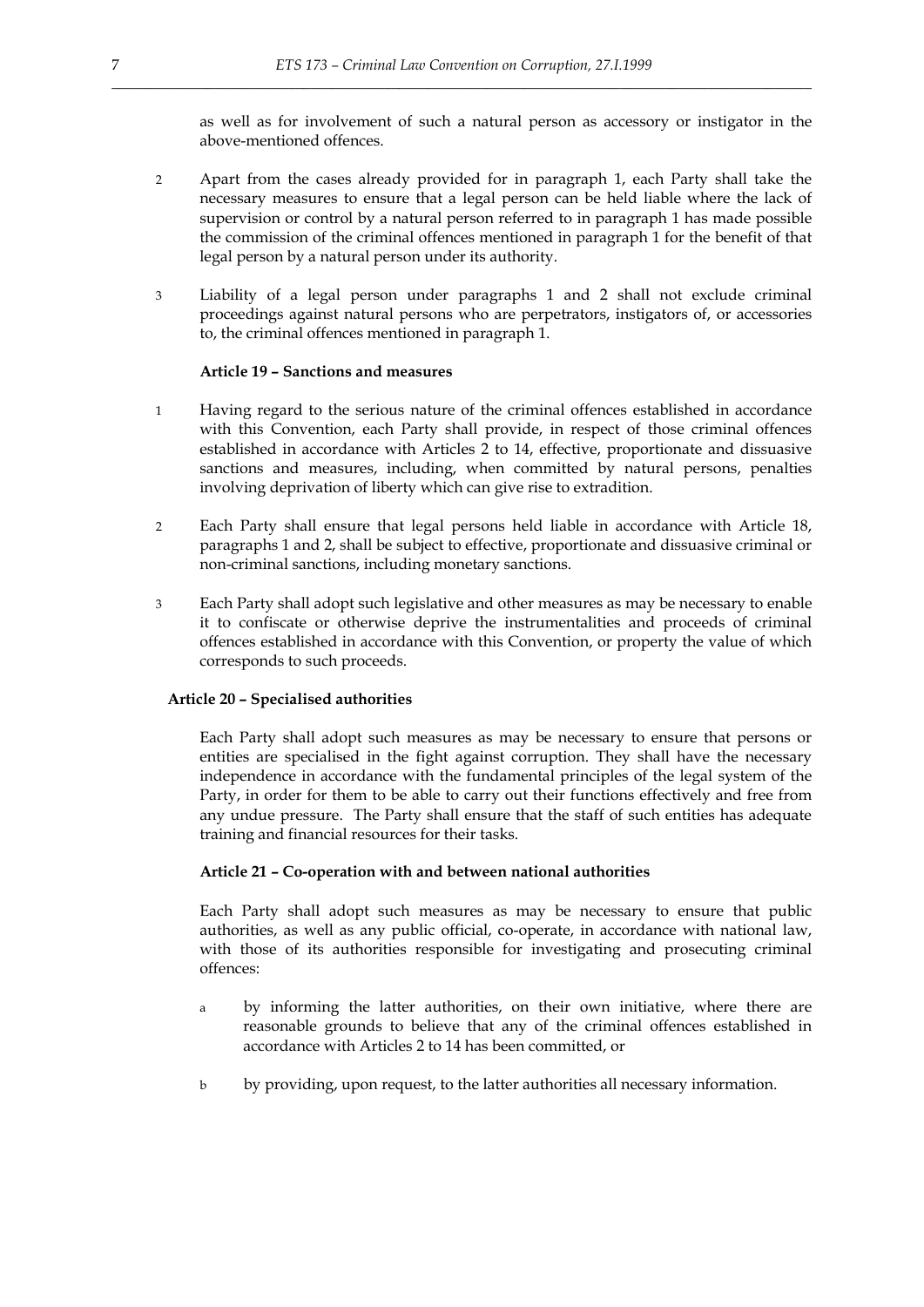# **Article 22 – Protection of collaborators of justice and witnesses**

 Each Party shall adopt such measures as may be necessary to provide effective and appropriate protection for:

- a those who report the criminal offences established in accordance with Articles 2 to 14 or otherwise co-operate with the investigating or prosecuting authorities;
- b witnesses who give testimony concerning these offences.

# **Article 23 – Measures to facilitate the gathering of evidence and the confiscation of proceeds**

- 1 Each Party shall adopt such legislative and other measures as may be necessary, including those permitting the use of special investigative techniques, in accordance with national law, to enable it to facilitate the gathering of evidence related to criminal offences established in accordance with Article 2 to 14 of this Convention and to identify, trace, freeze and seize instrumentalities and proceeds of corruption, or property the value of which corresponds to such proceeds, liable to measures set out in accordance with paragraph 3 of Article 19 of this Convention.
- 2 Each Party shall adopt such legislative and other measures as may be necessary to empower its courts or other competent authorities to order that bank, financial or commercial records be made available or be seized in order to carry out the actions referred to in paragraph 1 of this article.
- 3 Bank secrecy shall not be an obstacle to measures provided for in paragraphs 1 and 2 of this article.

## **Chapter III – Monitoring of implementation**

# **Article 24 – Monitoring**

 The Group of States against Corruption (GRECO) shall monitor the implementation of this Convention by the Parties.

## **Chapter IV – International co-operation**

## **Article 25 – General principles and measures for international co-operation**

- 1 The Parties shall co-operate with each other, in accordance with the provisions of relevant international instruments on international co-operation in criminal matters, or arrangements agreed on the basis of uniform or reciprocal legislation, and in accordance with their national law, to the widest extent possible for the purposes of investigations and proceedings concerning criminal offences established in accordance with this Convention.
- 2 Where no international instrument or arrangement referred to in paragraph 1 is in force between Parties, Articles 26 to 31 of this chapter shall apply.
- 3 Articles 26 to 31 of this chapter shall also apply where they are more favourable than those of the international instruments or arrangements referred to in paragraph 1.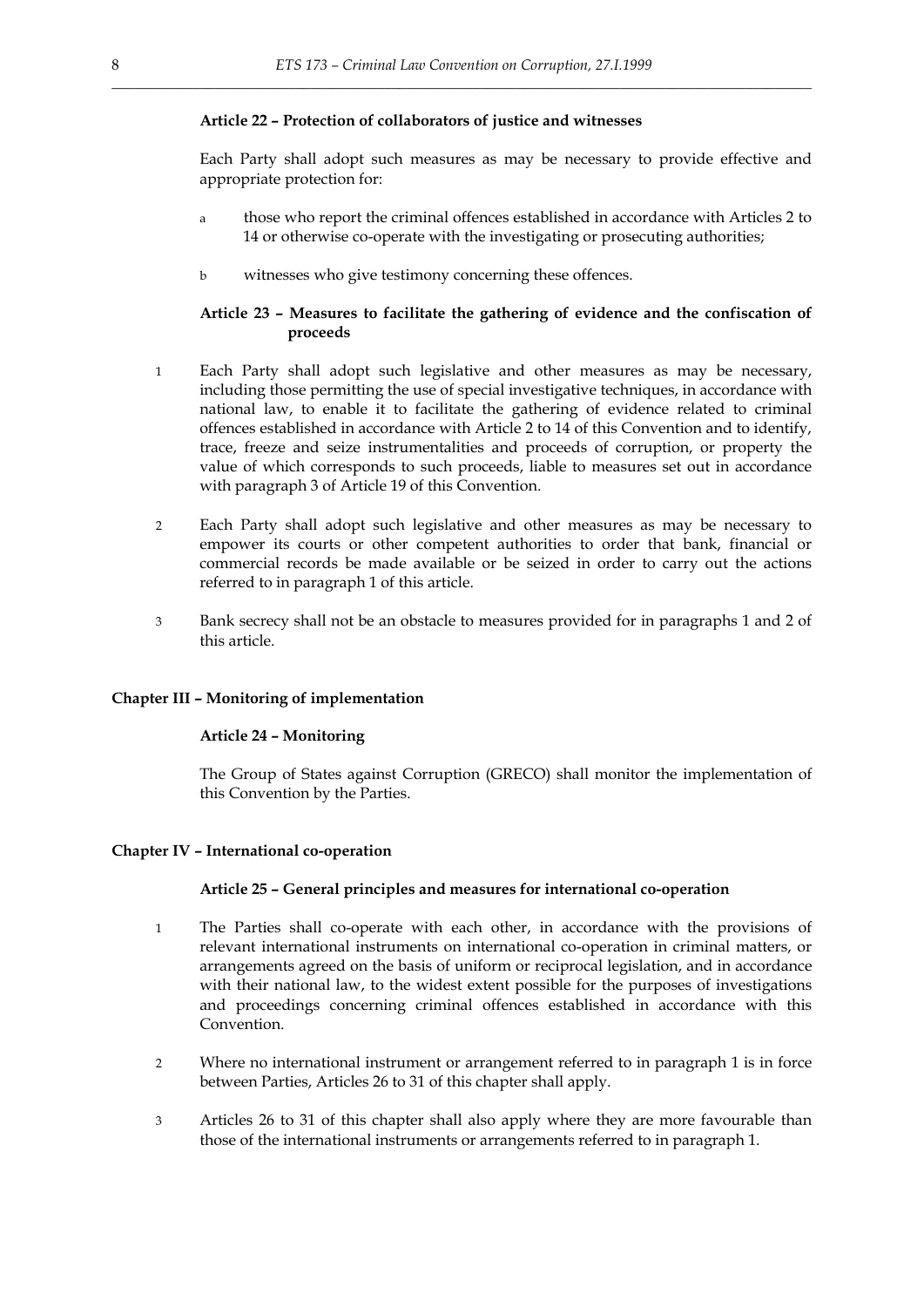## **Article 26 – Mutual assistance**

- 1 The Parties shall afford one another the widest measure of mutual assistance by promptly processing requests from authorities that, in conformity with their domestic laws, have the power to investigate or prosecute criminal offences established in accordance with this Convention.
- 2 Mutual legal assistance under paragraph 1 of this article may be refused if the requested Party believes that compliance with the request would undermine its fundamental interests, national sovereignty, national security or *ordre public*.
- 3 Parties shall not invoke bank secrecy as a ground to refuse any co-operation under this chapter. Where its domestic law so requires, a Party may require that a request for cooperation which would involve the lifting of bank secrecy be authorised by either a judge or another judicial authority, including public prosecutors, any of these authorities acting in relation to criminal offences.

# **Article 27 – Extradition**

- 1 The criminal offences established in accordance with this Convention shall be deemed to be included as extraditable offences in any extradition treaty existing between or among the Parties. The Parties undertake to include such offences as extraditable offences in any extradition treaty to be concluded between or among them.
- 2 If a Party that makes extradition conditional on the existence of a treaty receives a request for extradition from another Party with which it does not have an extradition treaty, it may consider this Convention as the legal basis for extradition with respect to any criminal offence established in accordance with this Convention.
- 3 Parties that do not make extradition conditional on the existence of a treaty shall recognise criminal offences established in accordance with this Convention as extraditable offences between themselves.
- 4 Extradition shall be subject to the conditions provided for by the law of the requested Party or by applicable extradition treaties, including the grounds on which the requested Party may refuse extradition.
- 5 If extradition for a criminal offence established in accordance with this Convention is refused solely on the basis of the nationality of the person sought, or because the requested Party deems that it has jurisdiction over the offence, the requested Party shall submit the case to its competent authorities for the purpose of prosecution unless otherwise agreed with the requesting Party, and shall report the final outcome to the requesting Party in due course.

# **Article 28 – Spontaneous information**

 Without prejudice to its own investigations or proceedings, a Party may without prior request forward to another Party information on facts when it considers that the disclosure of such information might assist the receiving Party in initiating or carrying out investigations or proceedings concerning criminal offences established in accordance with this Convention or might lead to a request by that Party under this chapter.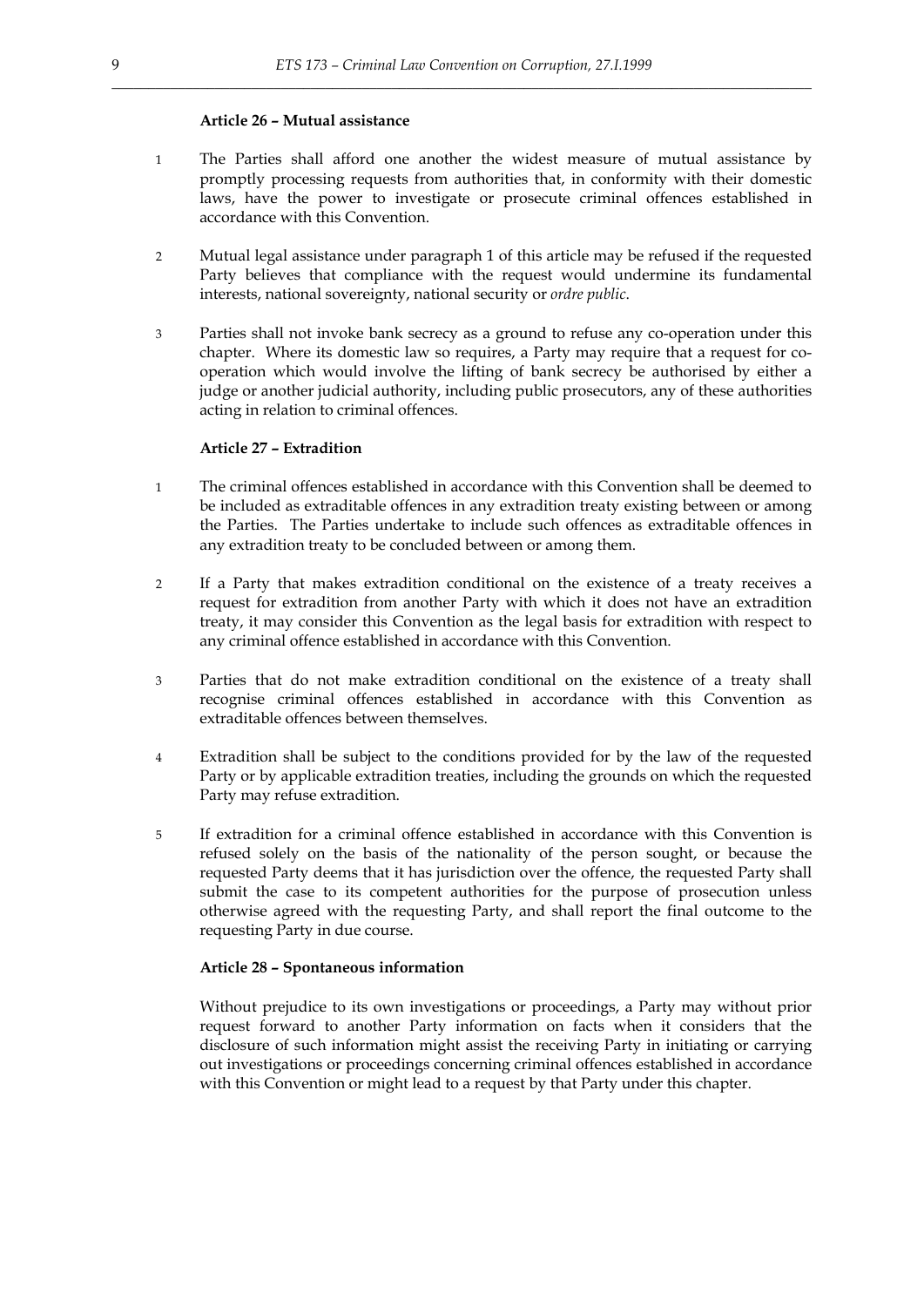# **Article 29 – Central authority**

- 1 The Parties shall designate a central authority or, if appropriate, several central authorities, which shall be responsible for sending and answering requests made under this chapter, the execution of such requests or the transmission of them to the authorities competent for their execution.
- 2 Each Party shall, at the time of signature or when depositing its instrument of ratification, acceptance, approval or accession, communicate to the Secretary General of the Council of Europe the names and addresses of the authorities designated in pursuance of paragraph 1 of this article.

# **Article 30 – Direct communication**

- 1 The central authorities shall communicate directly with one another.
- 2 In the event of urgency, requests for mutual assistance or communications related thereto may be sent directly by the judicial authorities, including public prosecutors, of the requesting Party to such authorities of the requested Party. In such cases a copy shall be sent at the same time to the central authority of the requested Party through the central authority of the requesting Party.
- 3 Any request or communication under paragraphs 1 and 2 of this article may be made through the International Criminal Police Organisation (Interpol).
- 4 Where a request is made pursuant to paragraph 2 of this article and the authority is not competent to deal with the request, it shall refer the request to the competent national authority and inform directly the requesting Party that it has done so.
- 5 Requests or communications under paragraph 2 of this article, which do not involve coercive action, may be directly transmitted by the competent authorities of the requesting Party to the competent authorities of the requested Party.
- 6 Each State may, at the time of signature or when depositing its instrument of ratification, acceptance, approval or accession, inform the Secretary General of the Council of Europe that, for reasons of efficiency, requests made under this chapter are to be addressed to its central authority.

# **Article 31 – Information**

 The requested Party shall promptly inform the requesting Party of the action taken on a request under this chapter and the final result of that action. The requested Party shall also promptly inform the requesting Party of any circumstances which render impossible the carrying out of the action sought or are likely to delay it significantly.

# **Chapter V – Final provisions**

# **Article 32 – Signature and entry into force**

- 1 This Convention shall be open for signature by the member States of the Council of Europe and by non-member States which have participated in its elaboration. Such States may express their consent to be bound by:
	- a signature without reservation as to ratification, acceptance or approval; or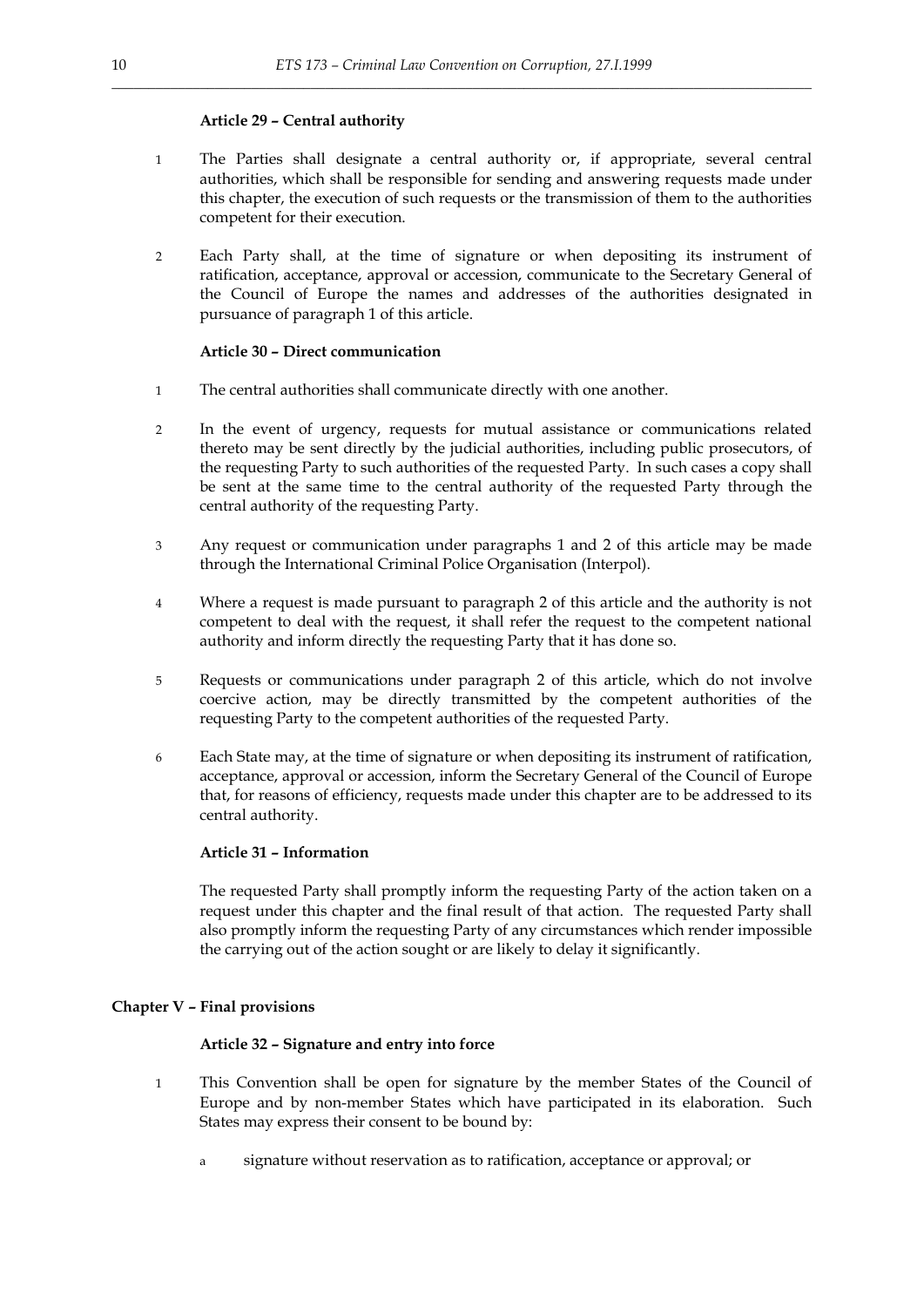- b signature subject to ratification, acceptance or approval, followed by ratification, acceptance or approval.
- 2 Instruments of ratification, acceptance or approval shall be deposited with the Secretary General of the Council of Europe.
- 3 This Convention shall enter into force on the first day of the month following the expiration of a period of three months after the date on which fourteenth States have expressed their consent to be bound by the Convention in accordance with the provisions of paragraph 1. Any such State, which is not a member of the Group of States against Corruption (GRECO) at the time of ratification, shall automatically become a member on the date the Convention enters into force.
- 4 In respect of any signatory State which subsequently expresses its consent to be bound by it, the Convention shall enter into force on the first day of the month following the expiration of a period of three months after the date of the expression of their consent to be bound by the Convention in accordance with the provisions of paragraph 1. Any signatory State, which is not a member of the Group of States against Corruption (GRECO) at the time of ratification, shall automatically become a member on the date the Convention enters into force in its respect.

# **Article 33 – Accession to the Convention**

- 1 After the entry into force of this Convention, the Committee of Ministers of the Council of Europe, after consulting the Contracting States to the Convention, may invite the European Community as well as any State not a member of the Council and not having participated in its elaboration to accede to this Convention, by a decision taken by the majority provided for in Article 20d of the Statute of the Council of Europe and by the unanimous vote of the representatives of the Contracting States entitled to sit on the Committee of Ministers.
- 2 In respect of the European Community and any State acceding to it under paragraph 1 above, the Convention shall enter into force on the first day of the month following the expiration of a period of three months after the date of deposit of the instrument of accession with the Secretary General of the Council of Europe. The European Community and any State acceding to this Convention shall automatically become a member of GRECO, if it is not already a member at the time of accession, on the date the Convention enters into force in its respect.

# **Article 34 – Territorial application**

- 1 Any State may, at the time of signature or when depositing its instrument of ratification, acceptance, approval or accession, specify the territory or territories to which this Convention shall apply.
- 2 Any Party may, at any later date, by a declaration addressed to the Secretary General of the Council of Europe, extend the application of this Convention to any other territory specified in the declaration. In respect of such territory the Convention shall enter into force on the first day of the month following the expiration of a period of three months after the date of receipt of such declaration by the Secretary General.
- 3 Any declaration made under the two preceding paragraphs may, in respect of any territory specified in such declaration, be withdrawn by a notification addressed to the Secretary General of the Council of Europe. The withdrawal shall become effective on the first day of the month following the expiration of a period of three months after the date of receipt of such notification by the Secretary General.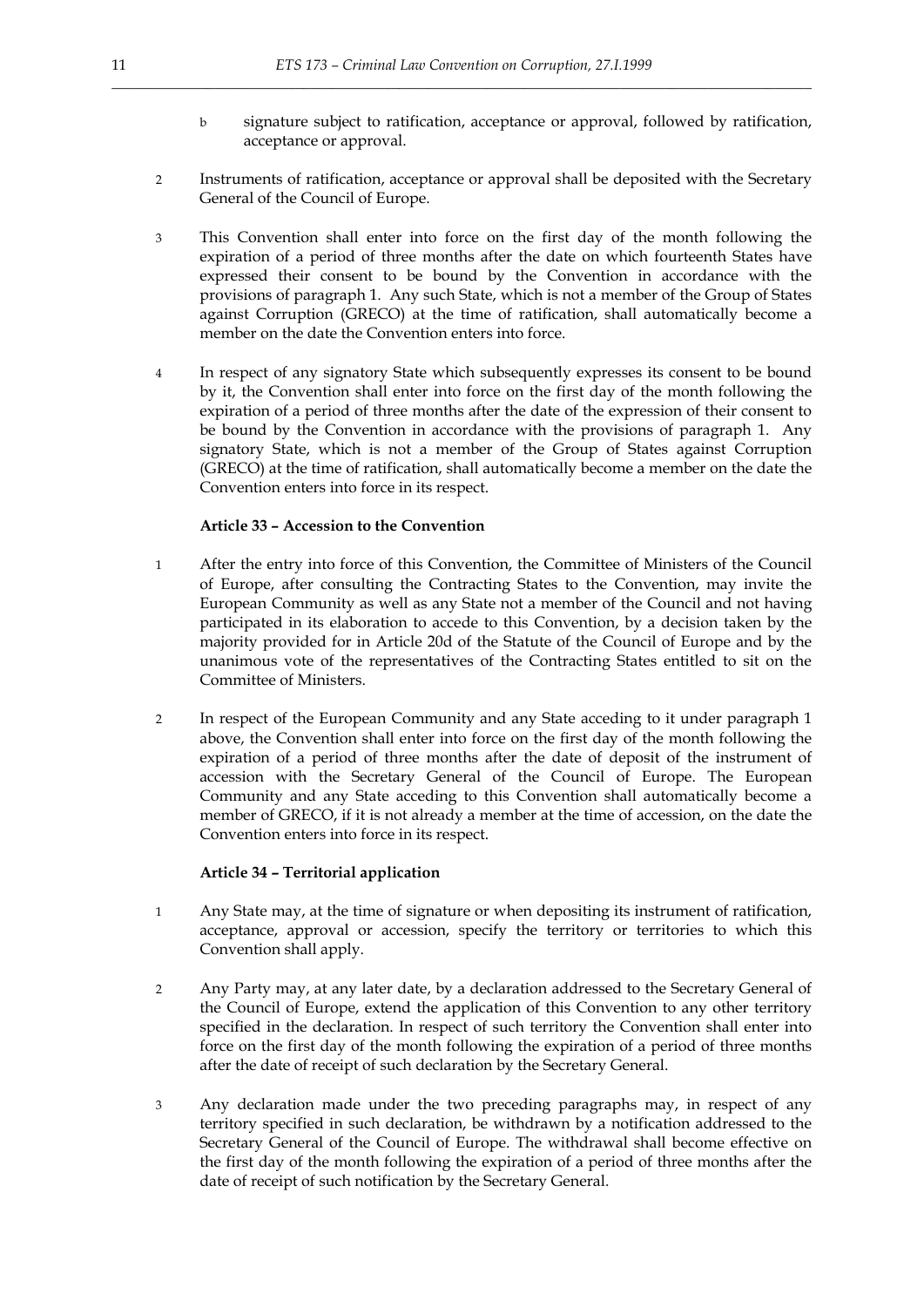# **Article 35 – Relationship to other conventions and agreements**

- 1 This Convention does not affect the rights and undertakings derived from international multilateral conventions concerning special matters.
- 2 The Parties to the Convention may conclude bilateral or multilateral agreements with one another on the matters dealt with in this Convention, for purposes of supplementing or strengthening its provisions or facilitating the application of the principles embodied in it.
- 3 If two or more Parties have already concluded an agreement or treaty in respect of a subject which is dealt with in this Convention or otherwise have established their relations in respect of that subject, they shall be entitled to apply that agreement or treaty or to regulate those relations accordingly, in lieu of the present Convention, if it facilitates international co-operation.

# **Article 36 – Declarations**

 Any State may, at the time of signature or when depositing its instrument of ratification, acceptance, approval or accession, declare that it will establish as criminal offences the active and passive bribery of foreign public officials under Article 5, of officials of international organisations under Article 9 or of judges and officials of international courts under Article 11, only to the extent that the public official or judge acts or refrains from acting in breach of his duties.

# **Article 37 – Reservations**

- 1 Any State may, at the time of signature or when depositing its instrument of ratification, acceptance, approval or accession, reserve its right not to establish as a criminal offence under its domestic law, in part or in whole, the conduct referred to in Articles 4, 6 to 8, 10 and 12 or the passive bribery offences defined in Article 5.
- 2 Any State may, at the time of signature or when depositing its instrument of ratification, acceptance, approval or accession declare that it avails itself of the reservation provided for in Article 17, paragraph 2.
- 3 Any State may, at the time of signature or when depositing its instrument of ratification, acceptance, approval or accession declare that it may refuse mutual legal assistance under Article 26, paragraph 1, if the request concerns an offence which the requested Party considers a political offence.
- 4 No State may, by application of paragraphs 1, 2 and 3 of this article, enter reservations to more than five of the provisions mentioned thereon. No other reservation may be made. Reservations of the same nature with respect to Articles 4, 6 and 10 shall be considered as one reservation.

# **Article 38 – Validity and review of declarations and reservations**

1 Declarations referred to in Article 36 and reservations referred to in Article 37 shall be valid for a period of three years from the day of the entry into force of this Convention in respect of the State concerned. However, such declarations and reservations may be renewed for periods of the same duration.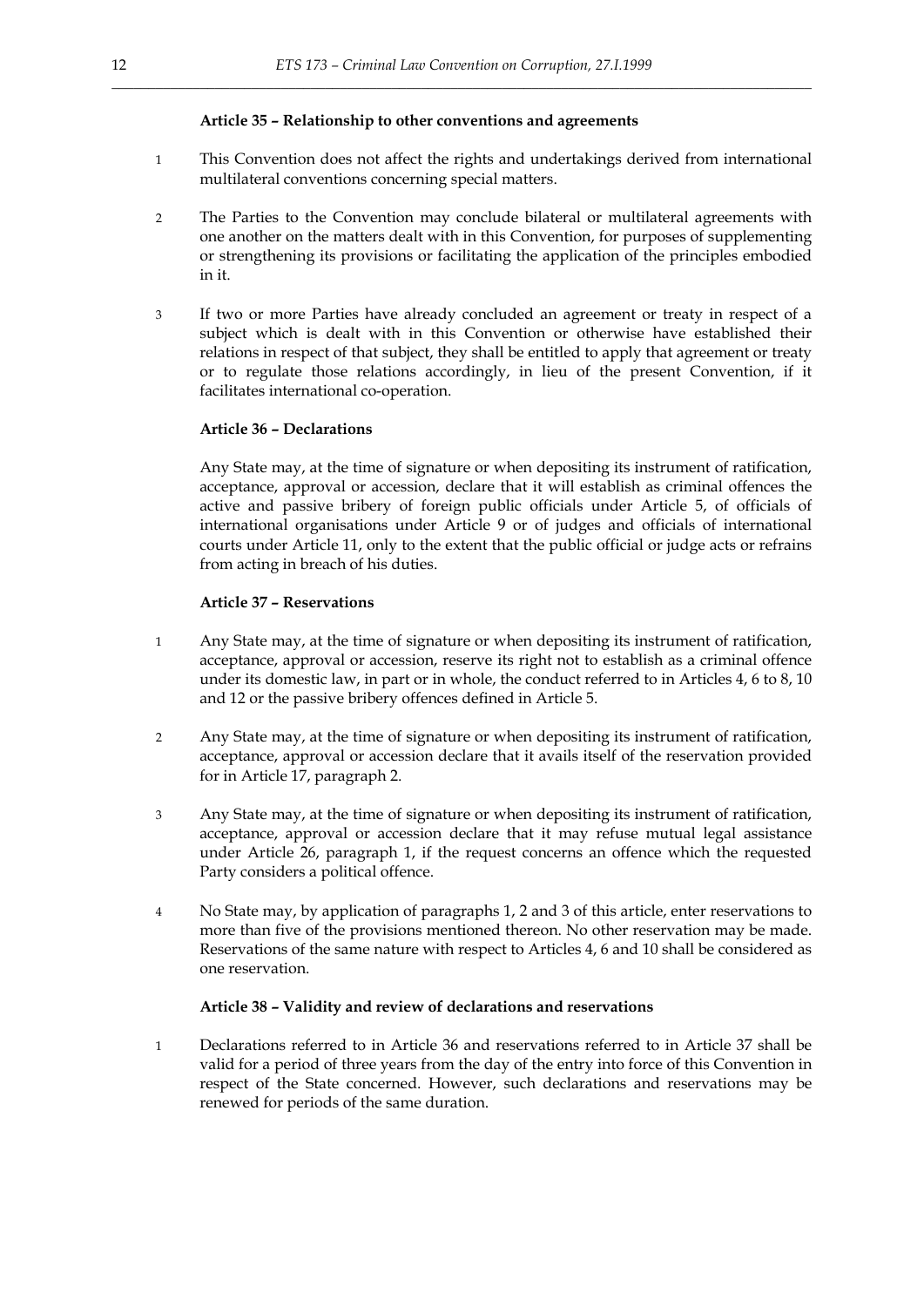- 2 Twelve months before the date of expiry of the declaration or reservation, the Secretariat General of the Council of Europe shall give notice of that expiry to the State concerned. No later than three months before the expiry, the State shall notify the Secretary General that it is upholding, amending or withdrawing its declaration or reservation. In the absence of a notification by the State concerned, the Secretariat General shall inform that State that its declaration or reservation is considered to have been extended automatically for a period of six months. Failure by the State concerned to notify its intention to uphold or modify its declaration or reservation before the expiry of that period shall cause the declaration or reservation to lapse.
- 3 If a Party makes a declaration or a reservation in conformity with Articles 36 and 37, it shall provide, before its renewal or upon request, an explanation to GRECO, on the grounds justifying its continuance.

# **Article 39 – Amendments**

- 1 Amendments to this Convention may be proposed by any Party, and shall be communicated by the Secretary General of the Council of Europe to the member States of the Council of Europe and to every non-member State which has acceded to, or has been invited to accede to, this Convention in accordance with the provisions of Article 33.
- 2 Any amendment proposed by a Party shall be communicated to the European Committee on Crime Problems (CDPC), which shall submit to the Committee of Ministers its opinion on that proposed amendment.
- 3 The Committee of Ministers shall consider the proposed amendment and the opinion submitted by the CDPC and, following consultation of the non-member States Parties to this Convention, may adopt the amendment.
- 4 The text of any amendment adopted by the Committee of Ministers in accordance with paragraph 3 of this article shall be forwarded to the Parties for acceptance.
- 5 Any amendment adopted in accordance with paragraph 3 of this article shall come into force on the thirtieth day after all Parties have informed the Secretary General of their acceptance thereof.

# **Article 40 – Settlement of disputes**

- 1 The European Committee on Crime Problems of the Council of Europe shall be kept informed regarding the interpretation and application of this Convention.
- 2 In case of a dispute between Parties as to the interpretation or application of this Convention, they shall seek a settlement of the dispute through negotiation or any other peaceful means of their choice, including submission of the dispute to the European Committee on Crime Problems, to an arbitral tribunal whose decisions shall be binding upon the Parties, or to the International Court of Justice, as agreed upon by the Parties concerned.

# **Article 41 – Denunciation**

- 1 Any Party may, at any time, denounce this Convention by means of a notification addressed to the Secretary General of the Council of Europe.
- 2 Such denunciation shall become effective on the first day of the month following the expiration of a period of three months after the date of receipt of the notification by the Secretary General.